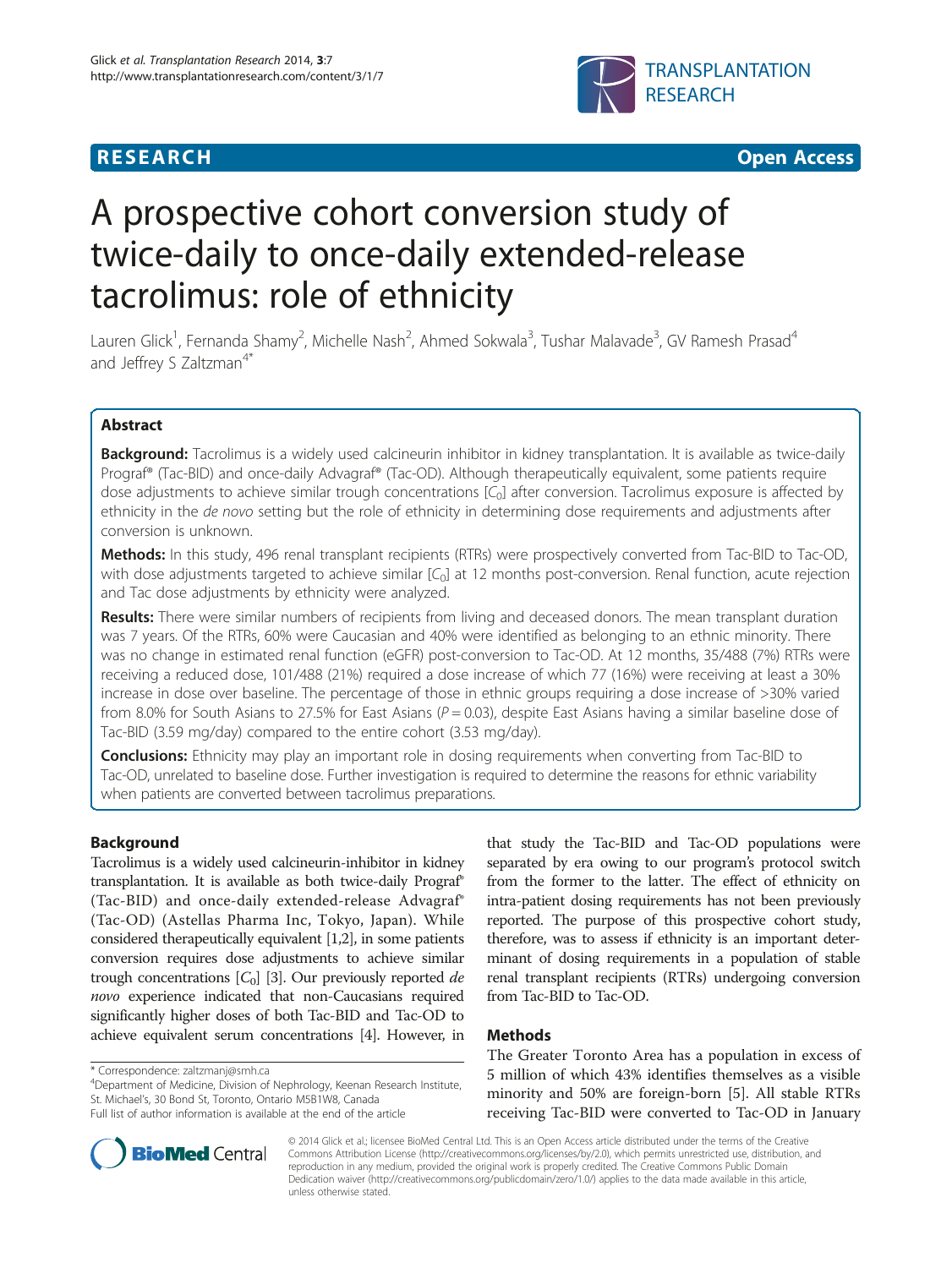<span id="page-1-0"></span>2012 due to concern about the potential for patient confusion resulting from the uncontrolled switching of tacrolimus preparations by retail pharmacists. About 500 stable RTRs, representing the entire Tac-BID population, were invited by appointment to initiate the switch. A transplant pharmacist and nurse provided the rationale for conversion and other necessary education including the need for  $[C_0]$  monitoring at 1 and 4 weeks post-conversion. The St Michael's Research Ethics Board approved the study.

# Conversion

Patients were converted from Tac-BID to Tac-OD on a 1 mg:1 mg basis for the total daily dose unless their most recent  $[C_0]$  on Tac-BID was ≤3.0 ng/ml, in which case their Tac-OD dose was increased by 1 mg/day. Blood samples to measure  $[C_0]$  and renal function were obtained at 1 week, 4 weeks and every 3 months post-conversion. As per the protocol, the goal was to maintain similar  $[C_0]$  levels postconversion. Changes in medication that could affect tacrolimus levels were monitored.

# Determination of ethnicity

Patients were classified by ethnicity based on the patient's self-report and/or pre-transplant assessment records [\[6](#page-4-0)] as follows:

- Caucasian: any ancestry from Europe
- African Canadian: any ancestry from Africa either directly or via the Caribbean
- East Asian: ancestry from China, Mongolia, Japan, North or South Korea, Taiwan, Myanmar, Thailand, Laos, Cambodia, Vietnam, Malaysia, Singapore, Indonesia, or the Philippines
- South Asian: ancestry from India, Pakistan, Bangladesh, Sri Lanka, Nepal, Maldives, or Bhutan
- Middle Eastern: ancestry from Egypt, Algeria, Syria, Iraq, Iran, Lebanon, Jordan, Oman, Kuwait, Sudan, Tunisia, Morocco, Saudi Arabia, Yemen, UAE, Libya or the Palestinian Territories
- Other: used for various ethnicities present in low numbers and not otherwise included above

If a patient had mixed ancestry, the patient's self-report was used for assignment to a single category.

#### Outcomes

The primary outcome was to determine the frequency of RTRs who at last follow-up post-conversion, required >30% increase in Tac-OD compared to Tac-BID to achieve a similar  $[C_0]$ . Secondary outcomes included the frequency of dose increase amongst various ethnic groups, renal function as assessed by the modification in diet renal disease equation (eGFR) and acute rejection rates post-conversion.

#### Data and statistical analysis

This was a prospective cohort study with patients entering at the time of conversion from January 2012 through May 2013, with analysis in July 2013 (3 to 18 months follow-up).

Patient demographics, type of transplant (living versus deceased), time since transplant and ethnicity were collected, in addition to Prograf dosage and  $[C_0]$  at the time of conversion and Advagraf dosage and  $[C_0]$  postconversion as previously described. The data on renal function by serum creatinine(Cr) and eGFR were collected for 6 months pre-conversion to 18 months postconversion. However, the primary analysis of outcomes of interest was at 12 months post-conversion. Adverse events including episodes of biopsy-proven acute rejection were also recorded. The mean and standard deviation (SD) of Tac dosages were collected, and the frequency of dose increases between ethnic groups was analyzed using a chi-square test. Renal function pre- and post-conversion was compared using ANOVA.

# Results

Between January 2012 and May 2013, 496 RTRs were converted from Tac-BID to Tac-OD. Of the cohort, 90% were on prednisone and 76% were also taking either enteric-coated mycophenolic acid or mycophenolate mofetil. Post-conversion, there were no changes in medication known to interact with tacrolimus, such as diltiazem. There were no changes in any concomitant immunosuppressive agents. At the time of the last follow-up there were no allograft losses, and no episodes of acute rejection were noted. In the evaluation of renal function, eight patients were excluded from final analysis based on serum creatinine at time of conversion >250 μmol/l. These patients were

#### Table 1 Baseline demographics:  $N = 496$

| Parameter                          | Value         |
|------------------------------------|---------------|
| Age, mean (SD)                     | 55 (12)       |
| Male, N (%)                        | 303 (61)      |
| Deceased donor                     | 249           |
| Living donor                       | 247           |
| Transplant duration, years (range) | 7 (0.8 to 14) |
| Ethnicity, $N$ (%)                 | 496 (100)     |
| Caucasian, n (%)                   | 282 (56.8)    |
| East Asian, $n$ $(\%)$             | 91 (18.3)     |
| South Asian, n (%)                 | 75 (15.1)     |
| African Canadian, n (%)            | 18(3.6)       |
| Middle Eastern, n (%)              | 12(2.4)       |
| Other, n (%)                       | 10(2.0)       |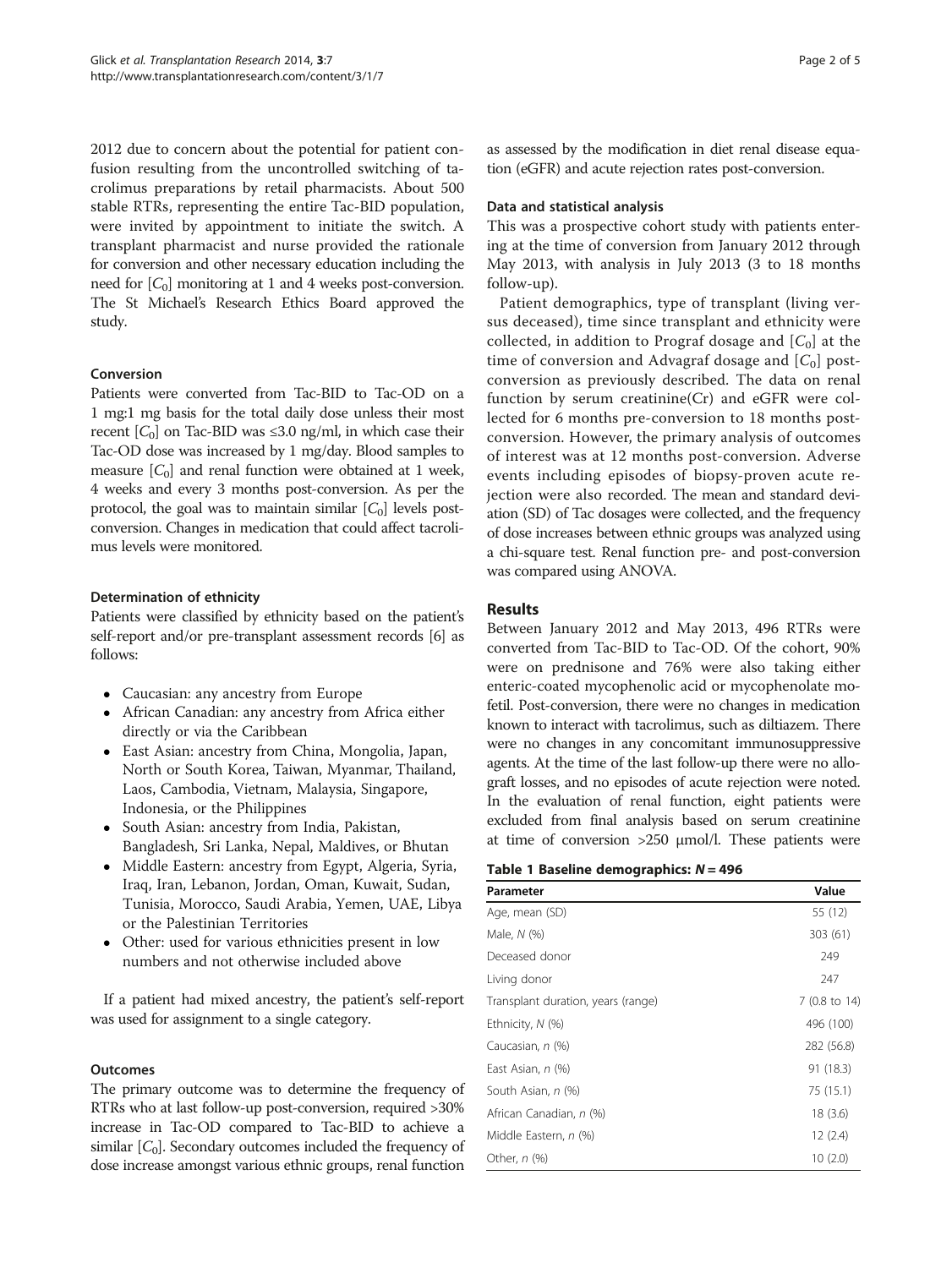

excluded so as not to confound renal function outcomes based on conversion in patients with expected deteriorating renal function prior to conversion. Therefore, 488 patients were included in the renal function and tacrolimus dose adjustment analysis. The baseline demographics are outlined in Table [1.](#page-1-0) As shown, there were similar numbers of recipients with living and deceased donors, the mean transplant duration was 7 years, 56.8% of the RTRs were Caucasian and 40% were identified as belonging to an ethnic minority cohort.

As shown in Figure 1, at the time of conversion mean (SD) [Tac-BID] was 5.5 (2.3) ng/ml. At one week and one month post-conversion, [Tac-OD] decreased to 4.7 (2.0) and 4.9 (2.1) ng/ml respectively, necessitating an increased dose titration as per the protocol. By 9 months postconversion, [Tac-OD] was 5.2 (2.4) ng/ml. To maintain a stable [tacrolimus] there were on average 0.27 dose adjustments per patient (range: 0 to 4). Of note, by 12 months post-conversion 35/488 (7%) RTRs were receiving a reduced dose, whereas 101/488 (21%) required a dose increase, of which 77 (16%) were receiving >30% increase in dose over the baseline (Table 2). As further illustrated in Table 2, the percentage of patients requiring a dose increase of 30% or greater varied from 8.0% for South Asians to 27.5% for East Asians, the latter being statistically significant  $(P = 0.03)$  by chi-square analysis. We could not find any relation between initial dose and

| Table 2 Conversion data at 12 months by ethnicity |  |  |  |
|---------------------------------------------------|--|--|--|
|---------------------------------------------------|--|--|--|

the dose increase for either the entire cohort or ethnicspecific groups. As illustrated in Figure [2](#page-3-0), there was no change in renal function as estimated by eGFR postconversion.

# **Discussion**

We report on the first observational cohort trial that demonstrates clear differences in tacrolimus dosages following conversion from Tac-BID to Tac-OD based on ethnicity. Almost 500 RTRs served as their own controls in this study, the second largest single-center conversion study reported to date.

The potential benefit of Tac-OD versus Tac-BID is the potential for increased patient adherence. A number of studies have described experiences with the conversion from Tac-BID to Tac-OD. The initial recommendation of conversion from Tac-BID to Tac-OD was 1 mg:1 mg, based upon pivotal studies in stable RTRs [[1\]](#page-4-0). However, with increasing experience, most groups have reported that upon conversion, tacrolimus exposure, measured by either  $C_0$  or area under the curve, is reduced in some but not all RTRs [\[3,7](#page-4-0)-[9\]](#page-4-0). Others have explored the relation with the CYP3A5 genotype, finding dose increases upon conversion in those recipients with CYP3A5 \*1/\*3 or CYP3A5 \*1/\*1 compared to no increase in recipients with the CYP3A5 \*3/\*3 [\[9-11](#page-4-0)]. Slatinska et al. described

| Conversion N        |     | Mean (SD) Tac-BID<br>dose (mg/day) | Mean (SD) [Tac]<br>bid (ng/ml) | Mean (SD) Tac-OD<br>dose (mg/day) | Mean (SD) [Tac]<br>OD (ng/ml) | Percentage of cohort requiring >30%<br>increase in Tac-OD dose |
|---------------------|-----|------------------------------------|--------------------------------|-----------------------------------|-------------------------------|----------------------------------------------------------------|
| Total               |     | 488 3.53 (2.01)                    | 5.49(2.36)                     | 3.75(2.03)                        | 5.15(2.48)                    | 15.7                                                           |
| Caucasian           | 282 | 3.23 (1.94)                        | 5.58 (2.34)                    | 3.42(2.14)                        | 5.48 (2.93)                   | 13.5                                                           |
| East Asian          | 91  | 3.59(2.27)                         | 5.46(2.35)                     | 4.07(2.28)                        | 4.64(1.38)                    | $27.5*$                                                        |
| South Asian         | 75  | 3.67(2.25)                         | 5.00(1.62)                     | 3.86(2.31)                        | 4.54 (1.38)                   | 8.0                                                            |
| African<br>Canadian | 18  | 6.18(3.87)                         | 5.13(1.43)                     | 6.23(4.20)                        | 5.92(2.33)                    | 11.1                                                           |
| Middle<br>Eastern   | 12  | 3.04(1.76)                         | 6.39(3.26)                     | 2.96(1.57)                        | 4.70(2.30)                    | 8.3                                                            |
| Other               | 10  | 2.89(2.33)                         | 5.42 (2.37)                    | 2.06(2.14)                        | 5.40(2.31)                    | 20.0                                                           |

 $*P = 0.03$  compared to all other cohorts.

BID, twice daily; OD, once daily; SD, standard deviation; Tac, tacrolimus.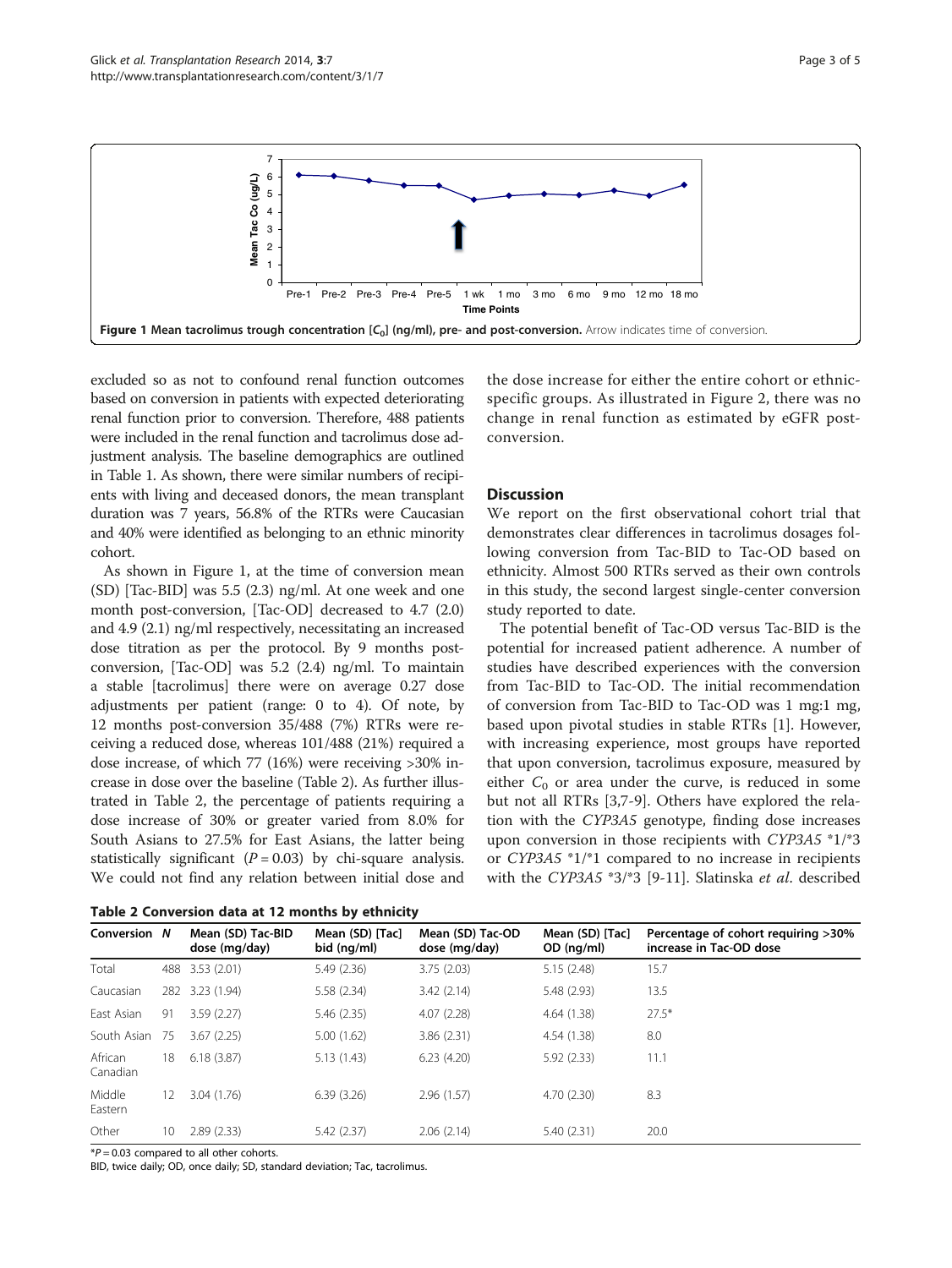<span id="page-3-0"></span>

the largest single-center conversion study involving 589 RTRs. Although not reported, it is assumed by readers that the majority of these RTRs were Caucasian [\[12](#page-4-0)].

The renal transplant program at St Michael's in Toronto, Canada, has one of the world's most ethnically diverse populations, comprising almost 50% new immigrants and 43% self-identified as a visible minority. This allowed us to study prospectively dose adjustments following conversion from Tac-BID to Tac-OD, based on ethnicity. It has been well established that amongst some ethnic cohorts, such as African Americans, higher doses of tacrolimus regardless of formulation are required, because of their faster metabolism owing to a higher prevalence of CYP3A5 \*1/\*3 and \*1/\*1 and perhaps other yet unidentified polymorphisms [[13](#page-4-0)]. This was also observed in our Toronto-based population with African Canadians requiring an average 6.18 mg/ day compared to 3.53 mg/day for the entire cohort ( $P =$ 0.004). However, only 11% of this group of 'fast metabolizers' as a whole, required an increase in Tac-OD following conversion.

Our unique observation is that upon conversion, dose increases were required with increased frequency in distinctive ethnic groups. Of almost 500 RTRs, 15.7% required a significant dose increase to maintain equal  $C_0$  [Tac]. However amongst RTRs of East-Asian origin, 27.5% required a significant increase in dose upon conversion from Tac-BID to Tac-OD. As stated earlier, there may be a relation between being a so-called CYP3A5 expresser  $(*1/*1$  or  $*1/*3)$  and the requirement for increased tacrolimus doses on conversion from Tac-BID to Tac-OD. However, these genotypes are not believed to be more prevalent in the East Asian population. Of interest, in a pediatric conversion study from Korea, 44% of the population required a dose increase while 26.5% required a decrease following conversion [[7](#page-4-0)]. Niioka et al. reported 25% lower 24-hr area-under-thecurve values in a conversion study involving Japanese RTRs, although this was seen mainly in those with the *CYP3A5*  $*1/*3$  genotype (15% of their cohort) [[9](#page-4-0)]. Thus there may be other yet unidentified genetic

polymorphisms that have a role for certain ethnic groups. Unlike the African Canadian cohort, the baseline tacrolimus dosages for the East Asian population were no different from the entire cohort (3.59 mg/day versus 3.53 mg/day).

With regard to renal function, we did not find any difference in eGFR on conversion from Tac-BID to Tac-OD. Although two groups have reported an improvement in renal function following conversion [\[14,15](#page-4-0)], this may have been due to reduced tacrolimus exposure following conversion. A multi-center conversion study of over 1,800 RTRs did not find any renal function change following conversion [[16](#page-4-0)]. While there may be a renal function advantage with once daily dosing, owing to a lower single peak exposure compared with Tac-BID, more sensitive tests of GFR are likely needed to demonstrate this benefit if it exists [\[17](#page-4-0)].

#### Conclusions

The present study confirms that conversion from Tac-BID to Tac-OD necessitates an increase in dosage for some RTRs. The magnitude of this increase is affected by ethnicity, particularly for East Asians. Since genetic polymorphism testing is not practical for most transplant programs and unlikely to be cost effective if employed on a population-wide basis, ethnicity should be considered in determining the initial post-conversion Tac-OD dose. Nonetheless, pharmacogenetic and pharmacokinetic investigations deserve consideration to better delineate optimal conversion strategies.

#### Abbreviations

BID: twice daily; OD: once daily; RTR: renal transplant recipient; SD: standard deviation; Tac: tacrolimus.

#### Competing interests

JSZ and GVRP have previously received funding from Astellas Canada. JSZ has also received funding from Astellas Global. LG received a Keenan Summer Student Bursary from St Michael's Hospital for her work on this project. There are no other conflicts of interest to declare.

#### Authors' contributions

LG collected and analyzed the data. FS monitored tacrolimus levels postconversion. AS and TM collected the data. NM analyzed the data. GVRP